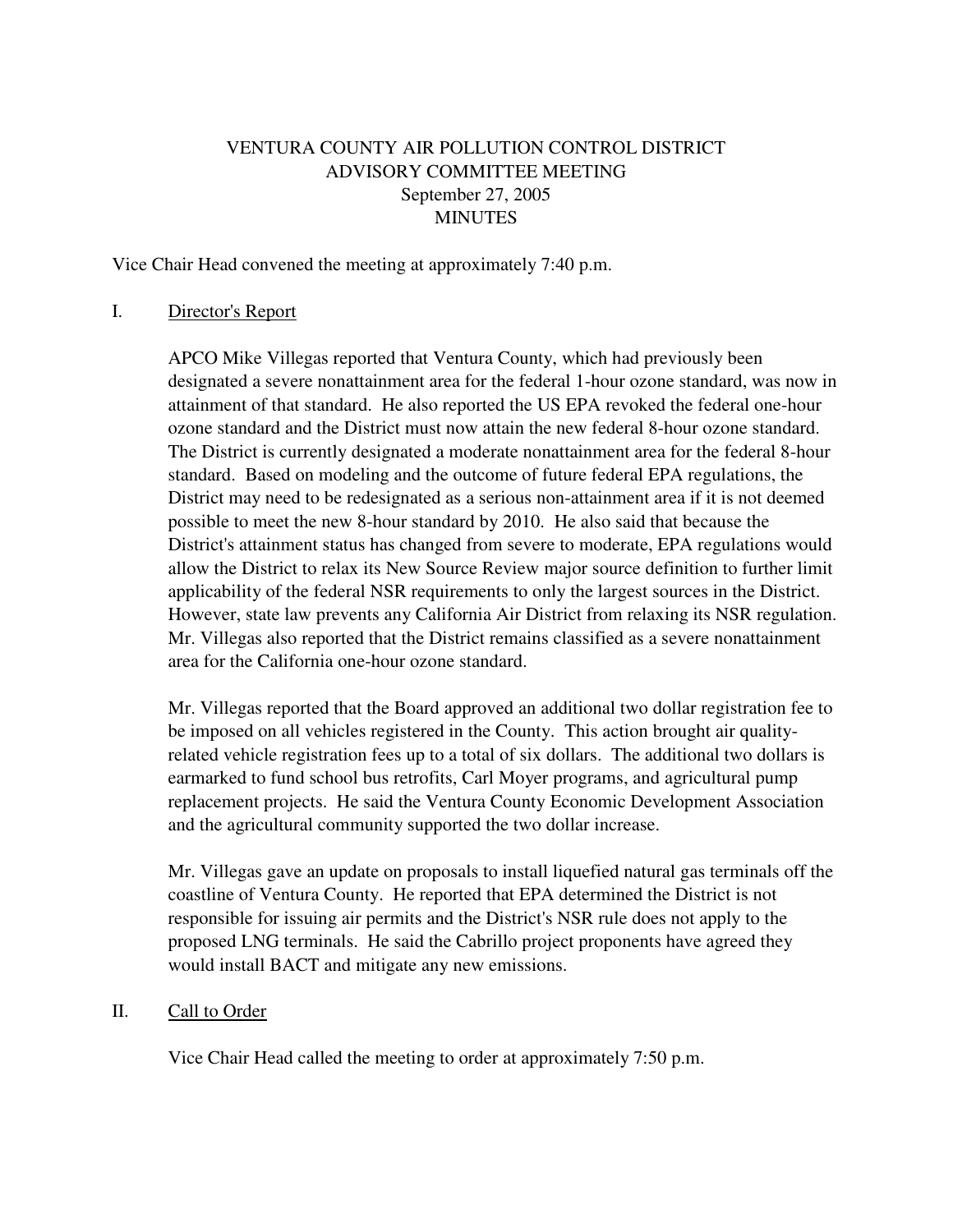#### III. Roll Call

Present

| Sara Head          | Manuel Ceja            |
|--------------------|------------------------|
| Duane Vander Pluym | John Procter           |
| Michael Moore      | Hector Irigoyen        |
| Scott Blough       | <b>Stan Greene</b>     |
| Ryan Kinsella      | <b>Clint Matkovich</b> |

### Absent

Michael Gollub (excused) Hugh McTernan (excused) Aaron Hanson (excused) Ron de la Pena (excused) Ron Dawson (excused) Michael Kuhn (excused)

**Staff** 

Christine White Don Price Mike Villegas Chris Frank

### **Public**

Myrtle Lewis, Amgen, Inc. Barbara Matkovich, Countrywide

IV. Minutes

The minutes of the July 26, 2005, meeting were approved as drafted.

V. Chairman's Report

There was no Chairman's report.

VI. Public Comment

There was no public comment.

VII. Old Business

There was no old business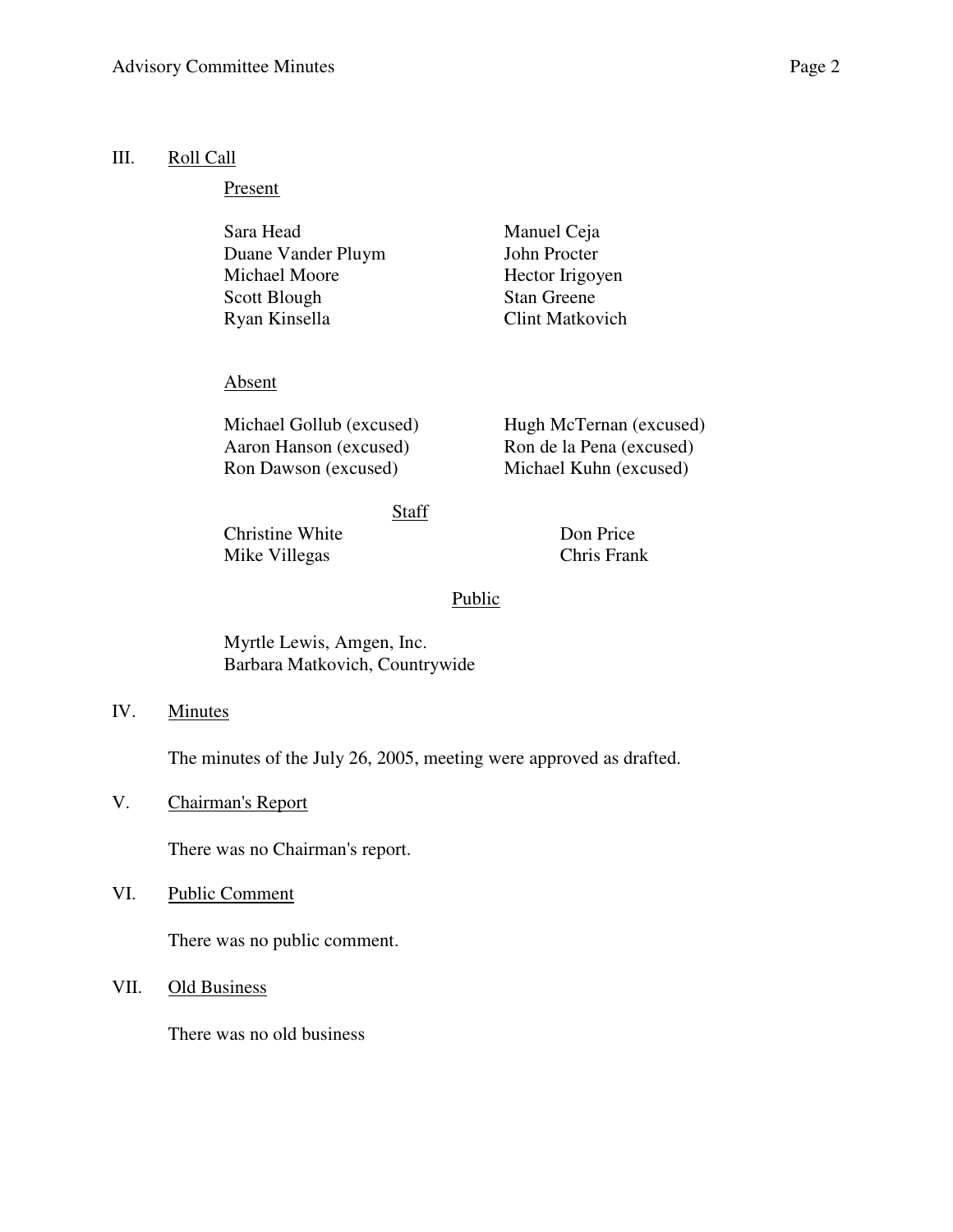## VIII. New Business

## Proposed Revisions to Rule 74.9, Stationary Internal Combustion Engines

 APCD engineer Don Price gave a presentation explaining the proposed rule amendments. He explained that staff is proposing to revise the rule as suggested by the US EPA by adding a requirement for operators to conduct quarterly emission screening with handheld emissions analyzers. Staff is also proposing to remove the requirement for annual source testing and to replace it with a requirement to conduct source testing every two years. An exemption from quarterly screening is proposed for engines that operate less than 32 hours per month. A new requirement is added for carbon monoxide concentrations to be measured when source testing is conducted every other year. The optional efficiency correction and related requirements are proposed to be deleted because no one has ever taken advantage of it. The efficiency correction is not applicable to new engines because new units are subject to more stringent BACT requirements. Mr. Price displayed charts comparing the rule's emission limits to current BACT requirements, and showing the effects of different fuel-air ratios on CO, HC, and NOx emissions.

 Committee member Ceja asked if the effects on emissions were the same for natural gas fuel and propane fuel. Don Price responded he thought they should be.

Mr. Price displayed information showing that the cost savings resulting from source testing every two years instead of annually would offset the additional costs of quarterly emission screening.

Committee member Kinsella asked how the proposed new emission limits compare to the existing emission limits. Don Price responded that there are no changes to the emission limits.

Committee member Kinsella asked if the 24-hour noticing requirement in section B.5 was sufficient. Don Price responded 24 hours is sufficient, and District staff will not be observing every quarterly emissions screening. He said the District has a recording callin line for such notifications.

Committee member Matkovich asked why the Channel Islands are exempted from the rule. Mike Villegas responded the islands are not located in the ozone non-attainment area. They were exempted because of problems unique to the marine environment and the transportation-related emissions that would result from compliance efforts.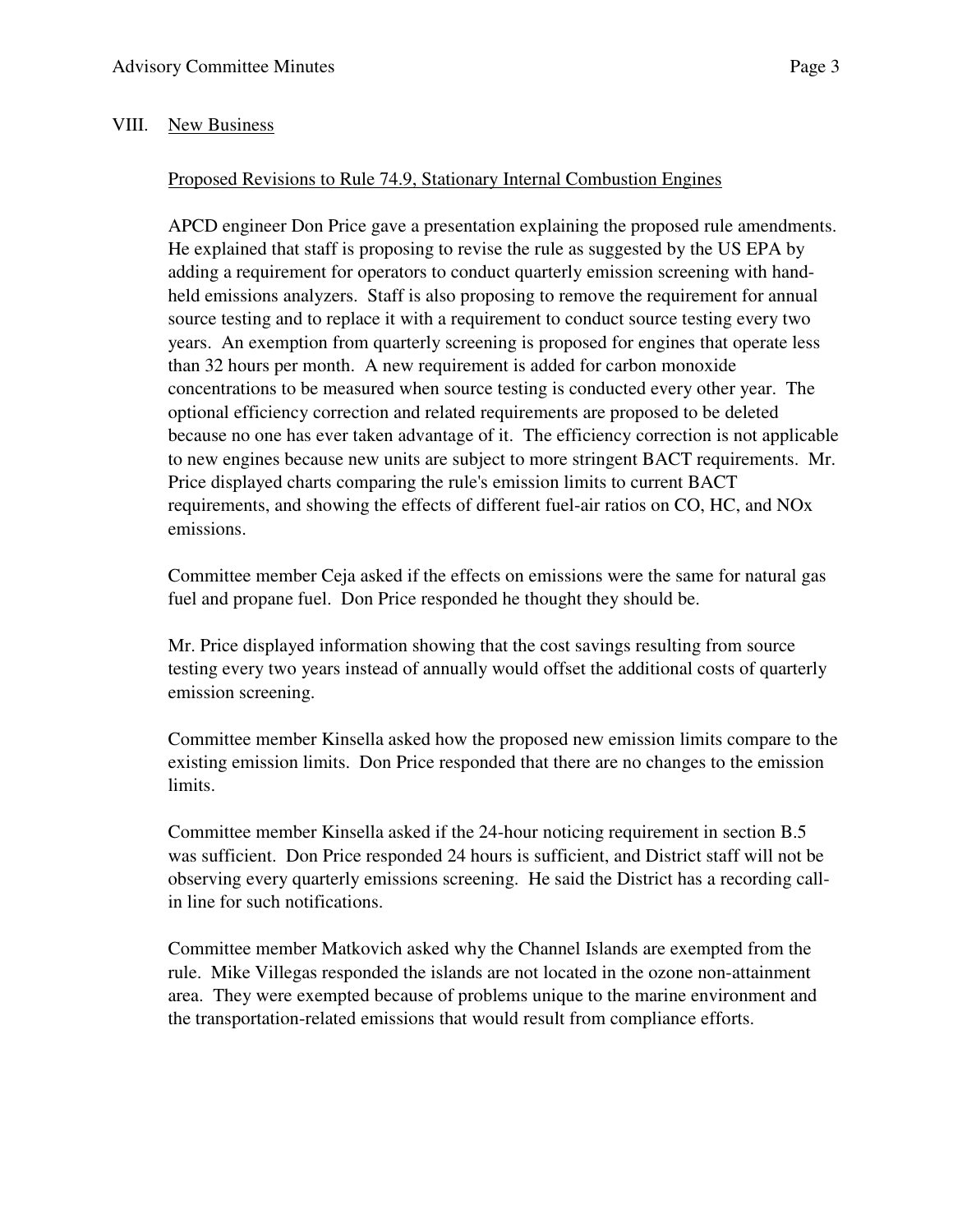Committee member Procter suggested a monthly recordkeeping requirement is needed to enforce the 32-hour per month threshold in section B.5.b. Don Price responded inspectors would examine records annually for reasonableness.

Committee member Matkovich asked when the rule would take effect. Mike Villegas responded the rule will take effect upon adoption, but staff will initially exercise enforcement discretion until all affected sources are notified.

Committee member Head suggested the third sentence in Section C should be revised to describe what is meant by "any change in operation."

Committee member Moore suggested the word "significant' be inserted in the third sentence before the phrase "change in operation."

Committee member Ceja asked if the exemption at section D.3 allowing emergency standby engines to be operated up to 50 hours per year for maintenance could be revised to allow up to 50 hours per year for maintenance and/or training. He also asked what is meant in the first sentence of section F.1 by "renewal period." Mike Villegas responded "renewal period" refers to the annual "permit renewal" period and said a clarification would be inserted.

Committee member Ceja suggested section F.1.b could be revised to not require reporting of quarterly screening data in cases where quarterly screening is not required by the rule.

Committee member Moore suggested the second sentence of section C be revised because its current wording requires the APCO to approve all plans regardless of content. Committee member Vander Pluym suggested revised language for this issue, as well as language for a similar issue in the fourth sentence of section C.

Committee member Moore made a motion to approve the recommended action with the following changes:

1) Insert the words "for review and approval" between first and second sentences in Section C, and delete the extra words.

2) Insert the word "permit" in Subsection F.1.

3) Insert the words "if applicable" at the end of Subsection F.1.b.

4) Change the fourth sentence in Section C to "The permit is contingent on approval by the APCO of an acceptable plan."

Committee member Proctor seconded the motion and the Committee voted unanimously to approve the motion.